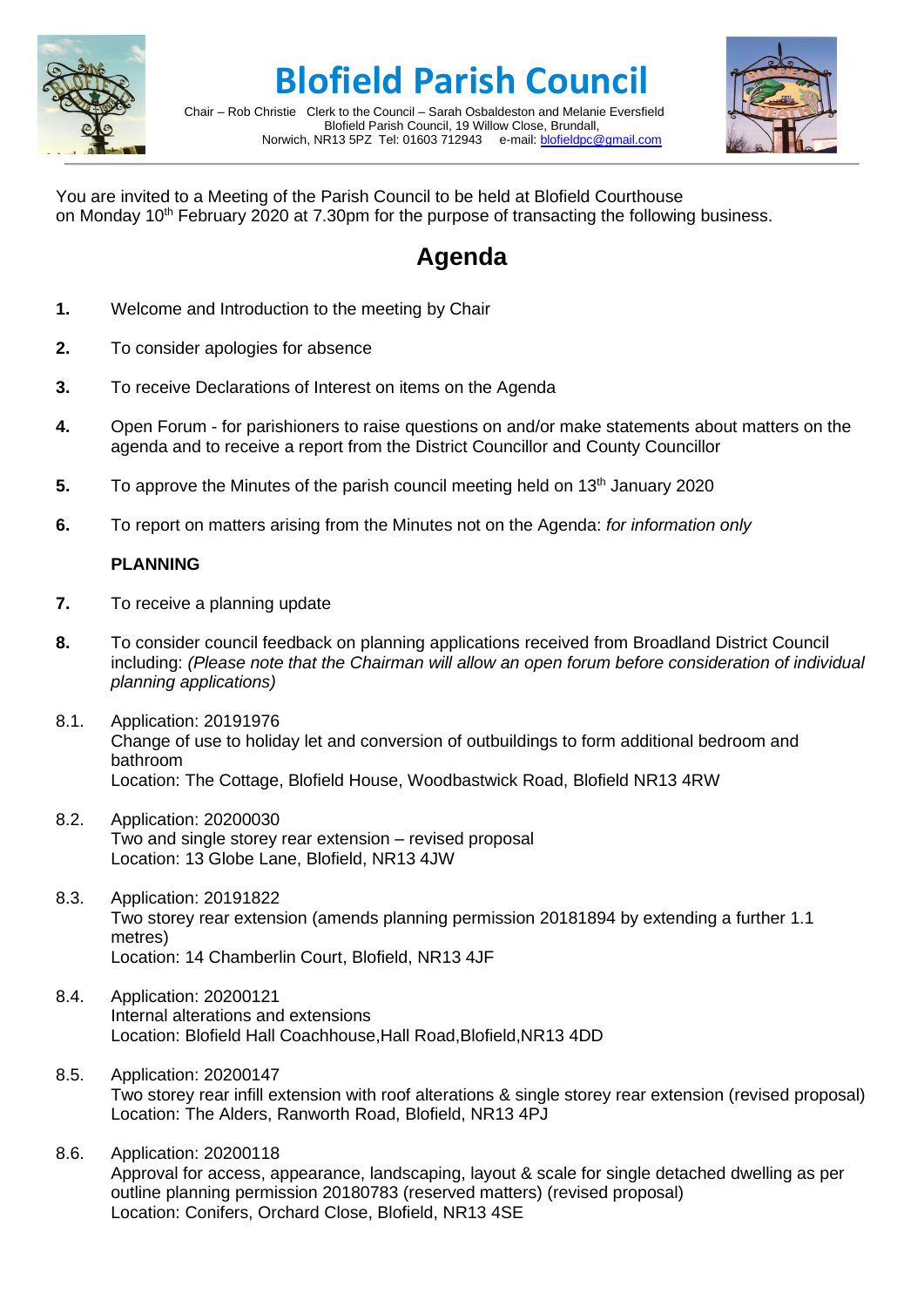- 8.7. Application: 20191955 Replace two pairs of sash ground floor windows at front of house and three windows, boxes and sashes on ground floor extension (listed building) Location: The White House, The Street, Blofield, NR13 4RG
- 8.8. Application: 20191955 Erection of 4no dwellings and associated works (reserved matters appearance, scale & layout) discharge of condition 7 phasing and condition 12 highway improvements of application 20161588 Location: Field South of Heathlands, Woodbastwick Road, Blofield NR13 4QH
- 8.9. Application: 20191901 Creation of independent residential unit and creation of external access Location: The Pink House, Fox Lane, Blofield NR13 4LW
- **9.** To agree any comments on the planning appeal for application 20171386 'Land East of the Memorial Hall, Brundall', Appeal reference APP/K2610/A/19/3239986 (PC-B)
- **10.** To receive an update on from the GNLP consultation information evening at Broadland District Council and agree any necessary actions and agree council feedback on the consultation (RC)
- **11.** To consider feedback on any planning applications received subsequent to the publication of this agenda
- **12.** To consider a parishioner's concern regarding Garden Road parking (RC)

# **PROJECTS**

- **13.** To receive an update report on current projects and agree any necessary actions (RC/SO)
- **14.** To receive an update on Marty's Marsh and agree any necessary actions (YB)
- **15.** To receive an update on Marty's Marsh Culvert and agree the cost for a condition report (RC)
- **16.** To receive an update on the Churchyard Lime tree epicormic growth (RC)
- **17.** To note receipt of a Churchyard tree survey (SO)
- **18.** To receive a small projects update and agree next actions (SD)

#### **FINANCE**

- **19.** To approve the council employer rates payable to the Norfolk Pension Fund for the three years beginning 1 April 2020 (SJS)
- **20.** To consider taking on delegated grass cutting for the parish from NCC and agree any necessary actions (SO)
- **21.** To approve invoices for payment (SO)

# **UPDATES / CONSIDERATIONS**

- **22.** To consider a street name for the new development off Blofield Corner Road (SO)
- **23.** To receive a report on Operation London Bridge and agree any necessary actions (SJS)
- **24.** To receive an allotments' working party meeting update and agree any necessary actions (SD)
- **25.** To receive a Good neighbourhood scheme update (YB)